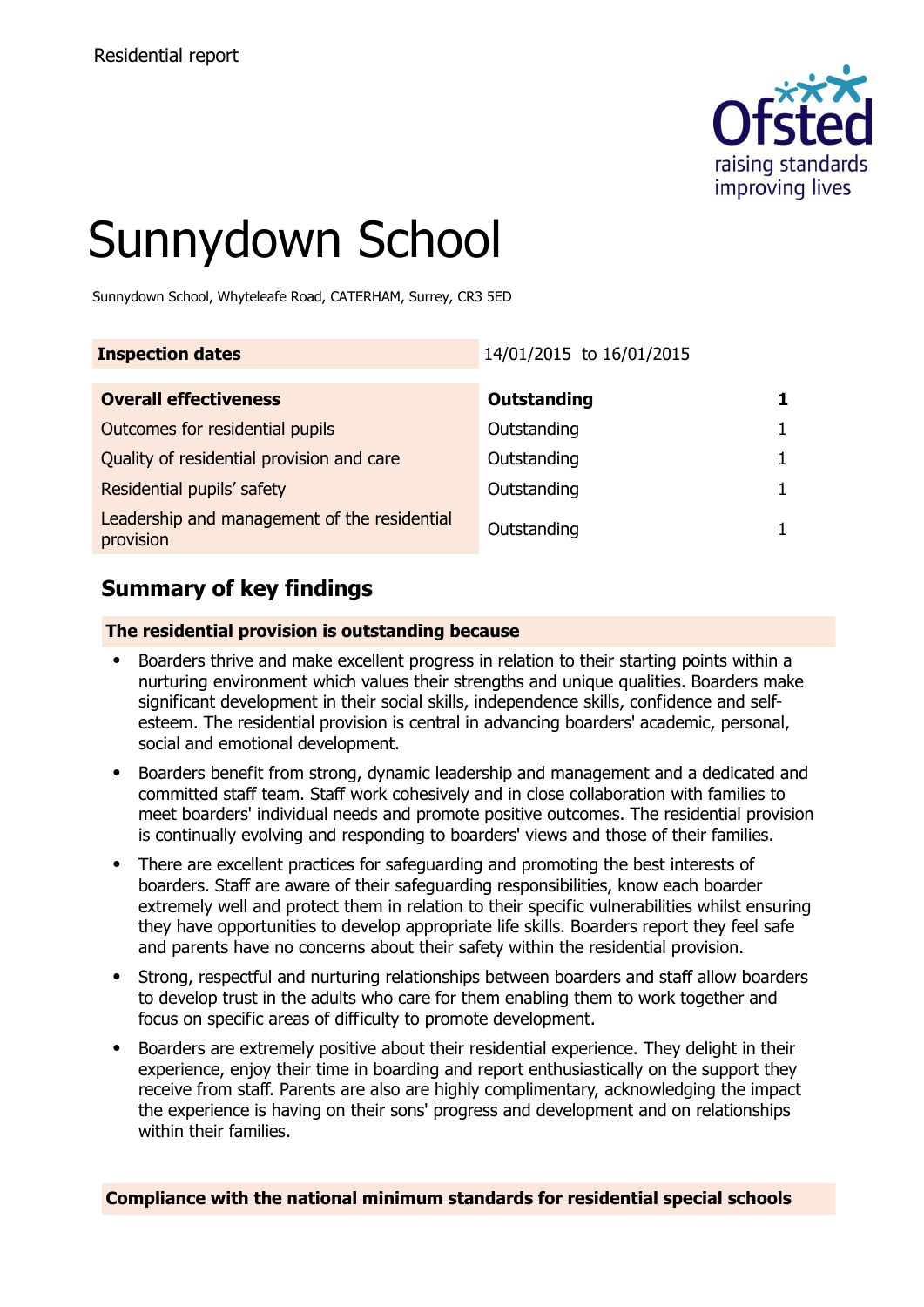The school meets the national minimum standards for residential special schools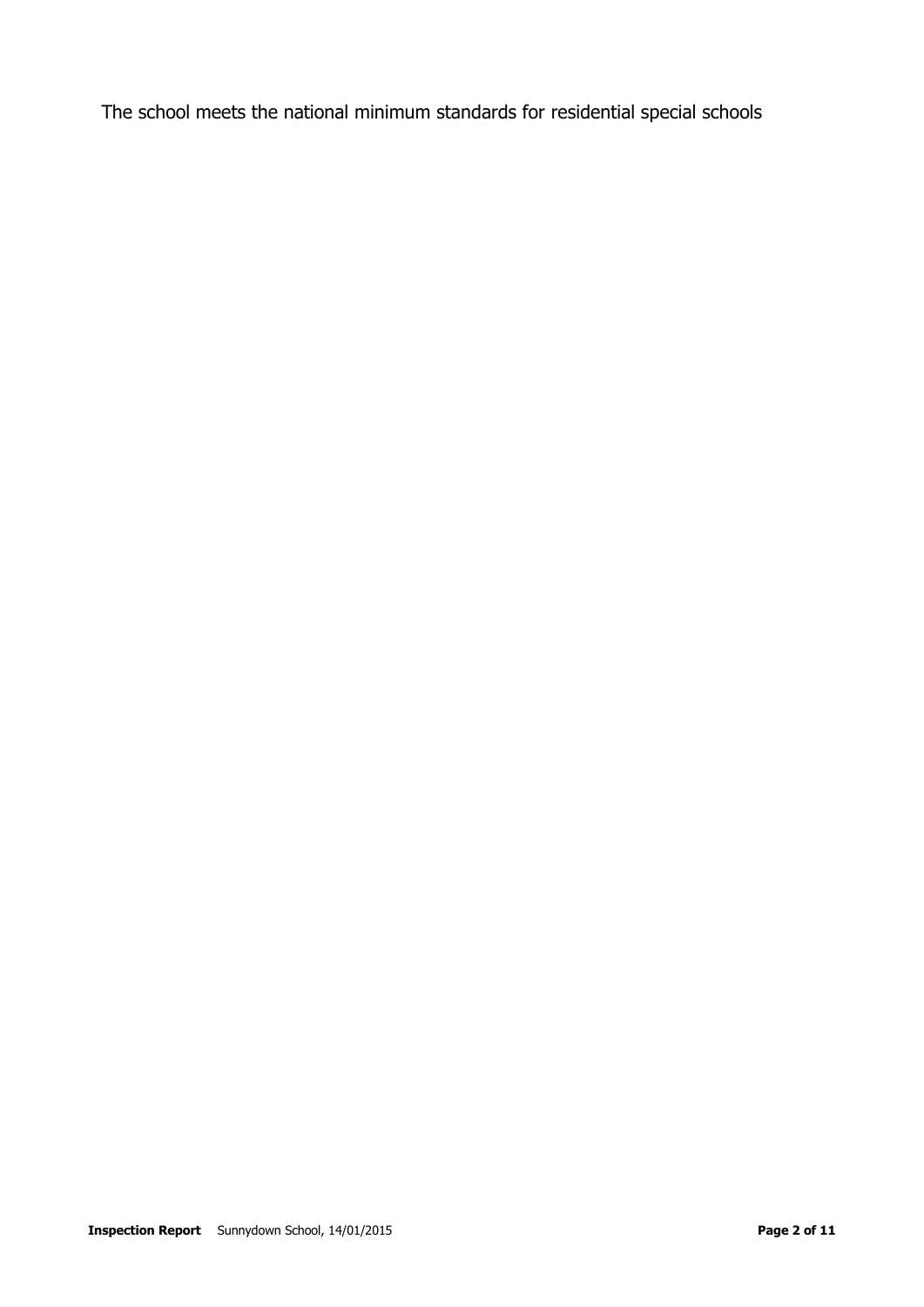# **Information about this inspection**

The school was given three hours notice of the inspection. Meetings were held with the head, head of care, care staff, boarders, student council, catering team, business manager, chair of the governors, behaviour management lead, assistant head and parents, Activities were observed, residential accommodation visited and the inspector joined boarders for two meals. Information was gathered from Parent View and surveys conducted by the school. Policies, procedures and boarders' records were examined.

## **Inspection team**

Janet Hunnam Lead social care inspector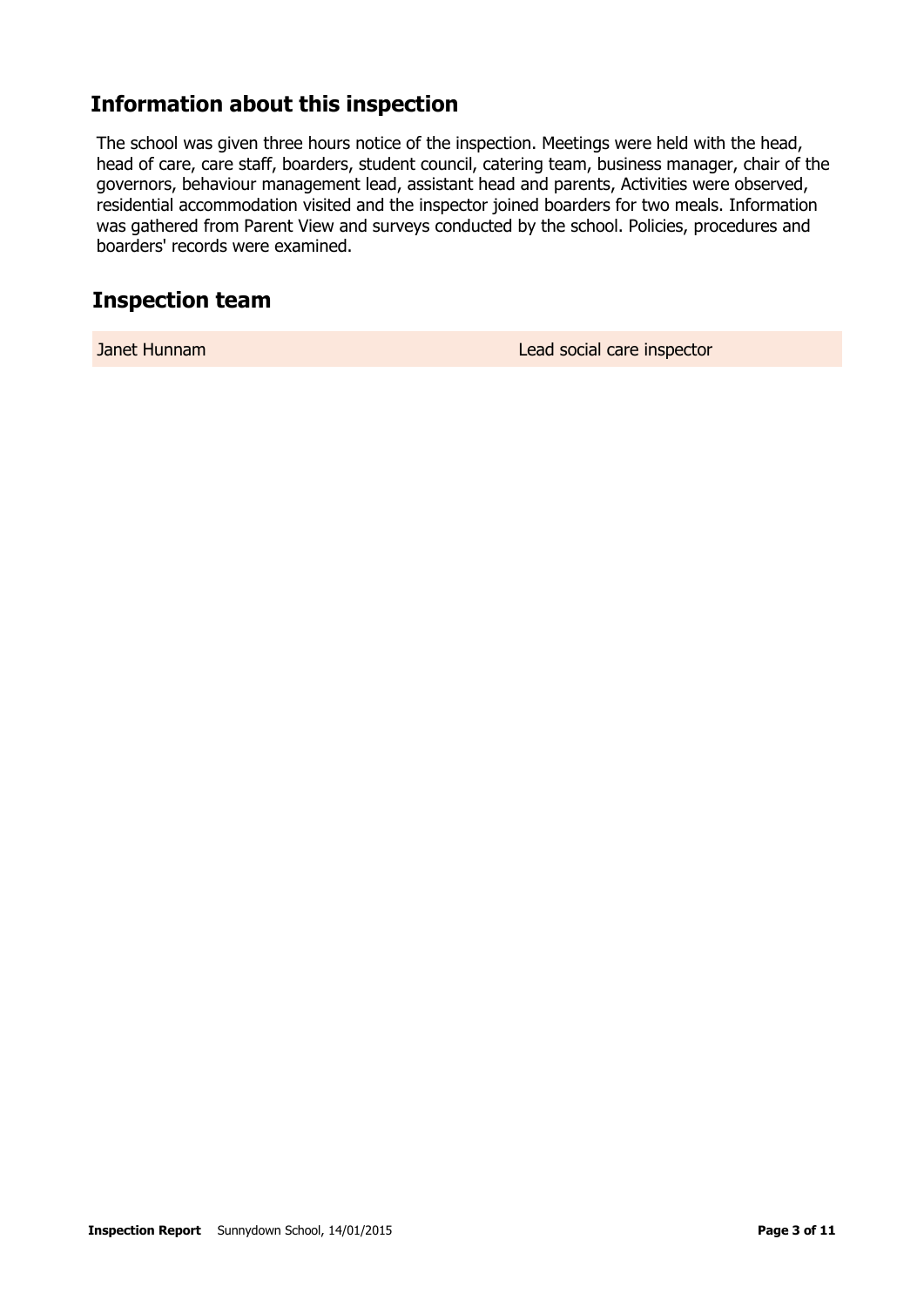# **Full report**

# **Information about this school**

This is a residential and day school for boys aged 11 to 16 years, who have an emotional or learning difficulty. The school is fully maintained by the local authority and currently has 82 pupils, of whom 40 are boarders who reside up to four nights a week. All pupils have a statement of special educational needs and a number have social communication disorders, such as Asperger's Syndrome. The boarding accommodation is separated into two areas; the juniors reside in the main school building and seniors occupy the first floor of a teaching block. The school is situated in a residential area in Caterham. It was last inspected in October 2013.

# **What does the school need to do to improve further?**

● Include safeguarding as an area for discussion in all staff supervision sessions.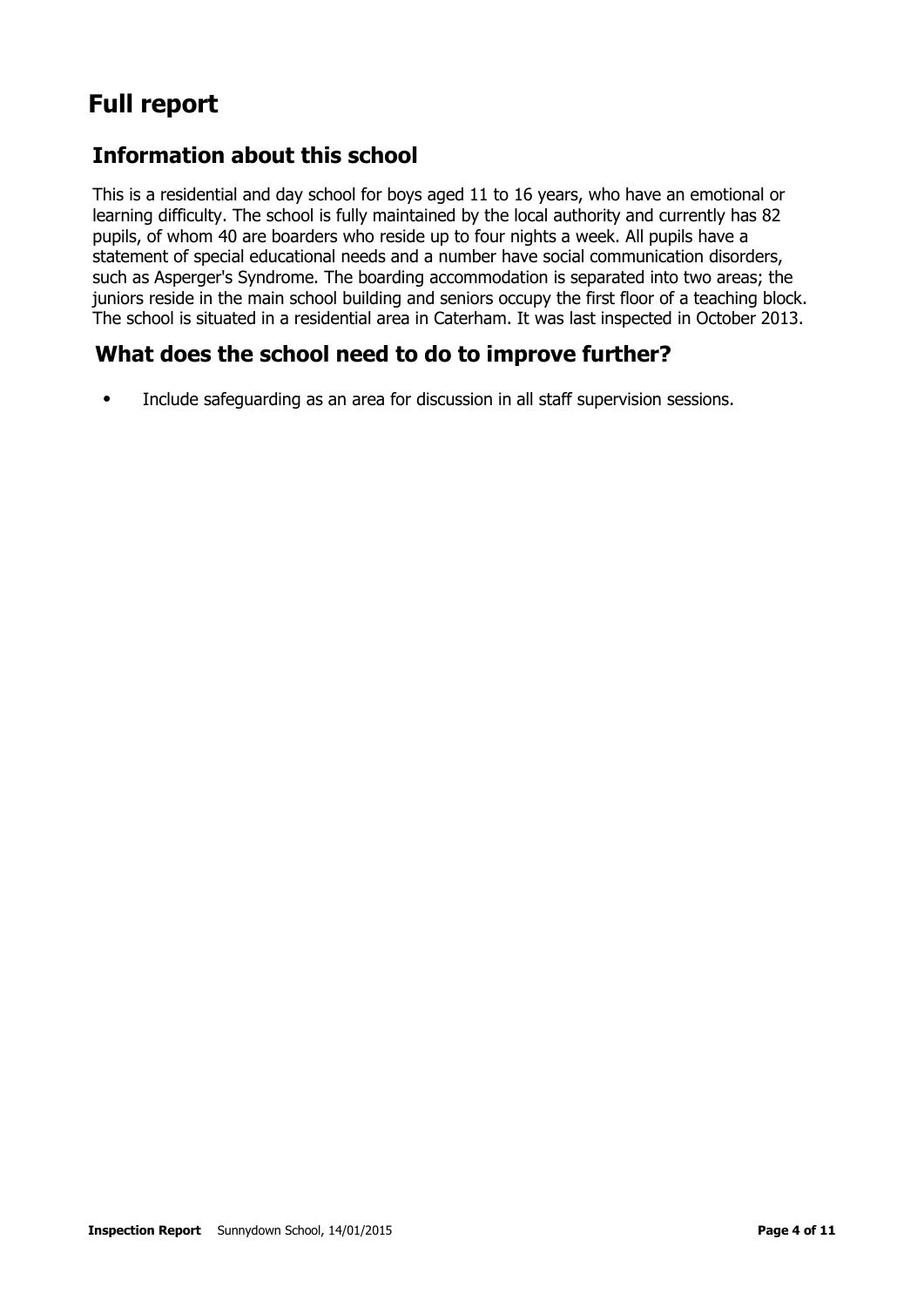# **Inspection judgements**

#### **Outcomes for residential pupils Outstanding**

Outcomes for boarders are outstanding. Boarders thrive within a nurturing, supportive, stable environment where they develop confidence, self-esteem and make immense progress in relation to their starting points. Parents report extremely positively on the impact of the residential provision. One parent commented that for their son boarding 'has been life changing' in developing his confidence and social interaction. Other parents remarked that their son 'now exudes happiness' having been very unhappy at a previous school and they 'can't rate it highly enough and it ticks all the boxes'. Boarders are extremely positive and enthusiastic describing their experience as 'fantastic' and 'exciting'.

Boarders enjoy excellent relationships with staff and enjoy being in their company. Staff respond to them with warmth and good humour. Consequently, boarders trust staff and accept the support staff offer enabling them to make significant progress. A parent remarked that boarders 'are being understood' thus building their self-confidence and self-esteem knowing they are valued as unique individuals. Boarders are developing constructive, tolerant peer relationships with an understanding of appropriate social skills. A boarder commented that boarding 'helps us co-operate with other people'. Parents acknowledge this progress commenting that now their son has friends whereas previously they were socially isolated.

Boarders enjoy a wide range of enriching experiences both on-site and in the local community. Some boarders pursue individual interests such as Scouts, Army Cadets, cricket and rugby in the community whilst there are numerous on-site activities to suit boarders' individual preferences. Group activities such as visiting the theatre, bowling and eating out provide opportunities for boarders to extend their social experiences. Residential activities, such as a skiing trip, add further to their personal development. The Duke of Edinburgh award scheme allows boarders to develop leadership and inter-personal skills. Boarders report that staff 'keep us active', that they enjoy the activities, which are 'great'.

Boarders succeed within a setting where they are valued as individuals and where adults appreciate their views. They each have a key worker who consults with them on an individual basis but boarders report that they can approach any member of staff. Boarders clearly appreciate the informal interaction with staff, which bolsters their sense of appreciation. Regular boarder forum meetings allow boarders to put forward their views on day-to-day matters and make suggestions such as activities and choice of meals. Surveys of the views of boarders and their families add to consultation processes with evidence of managers responding to these expressed views, such as changing the care planning process as a result of boarders' comments. These consultation processes demonstrate to boarders that their views are important and matter to staff, building their self-esteem.

Boarders are purposefully prepared for adulthood through the 'Fit 4 Life' programme. All boarders have targets related to this area as part of the 24-hour curriculum, focussing on developing their independence and life skills. Boarders report that key workers support them effectively in developing these skills. In addition, staff provide support so that boarders develop emotionally to cope with the realities of the adult world.

#### **Quality of residential provision and care Outstanding**

The quality of residential provision and care for boarders is outstanding. Excellent support by an experienced and committed staff team, provides nurturing, sensitive and highly individualised care. The residential experience offers boarders consistency and clear boundaries allowing them to feel emotionally secure and thus more able to access and engage with their education and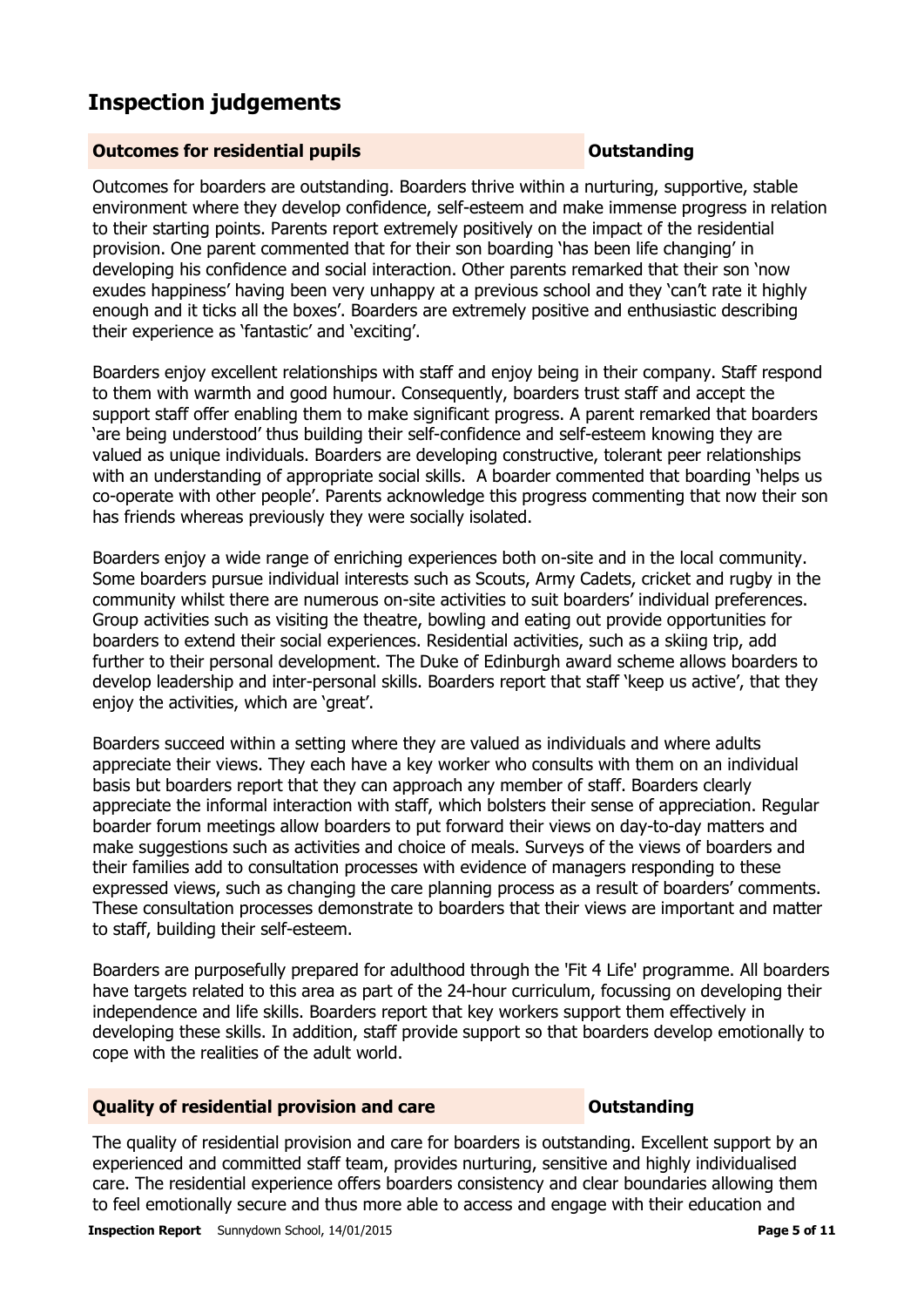#### learning.

Staff ensure induction for new boarders is tailored to their needs with a gradual, well-planned assessment and introduction, so that boarders feel comfortable and happy in the residential environment. Education and care staff work closely together and communicate effectively ensuring boarders receive continuity and a consistent approach.

The head of care leads a staff team who are dedicated to promoting positive outcomes for boarders. Following consultation with boarders regarding their care planning and review, a new system is in place for setting individual targets and reviewing progress. Close liaison with education staff allow care staff to provide support for boarders to work towards targets within their individual education plans. A parent commented that there is 'seamless working between school and boarding'. Boarders also have 'Just for Me' targets and targets relating to daily living skills. Action plans are specific and continue through weekends, with families fully involved in supporting boarders to achieve their goals. Keyworkers review progress with boarders each week and evaluate the appropriateness and relevance of targets every three weeks. Boarders are fully aware of their targets and their progress is linked to an incentive scheme, which they engage in enthusiastically. This continuous process of reviewing targets and progress enables staff to identify areas where boarders require more support whilst highlighting their achievements and providing further opportunities for personal development. A parent commented that staff treat boarders 'as individuals, they understand them and know their personalities' thus enabling them to understand their needs and provide specific support to help them advance and grow. A strength of the residential provision is how committed the staff team are in getting to know the boarder and their family and working with them individually to meet their specific needs.

Arrangements to meet health needs ensure boarders receive appropriate support. Staff receive training to administer medication safely and training to address boarders' specific medical needs. The system for the administration of medication is robust and is effectively monitored by managers. Boarders' psychological needs are sensitively monitored and staff are highly effective in supporting boarders'' emotional well-being. Appropriate referrals are made to specialist services to support boarders' well-being when necessary.

Boarders benefit from a broad approach to promoting a healthy lifestyle. The school is currently working towards re-accreditation of National Healthy Schools Status. Boarders all have 'Fit 4 Life' targets specific to their needs, which encourages them to develop healthy routines and daily living skills. The catering team are fully involved in promoting healthy eating for boarders and meeting any specific dietary needs. Boarders enjoy the food on offer, which is healthy and varied. Meals are well-ordered, sociable occasions with boarders enjoying each other's company and interacting appropriately with staff.

Boarders reside in comfortable accommodation, some of which is currently being refurbished to provide new bedroom furniture. Boarders are involved in choosing colours for redecorating communal spaces. They are able to personalise their individual bed spaces, giving them a sense of belonging and self-identity.

Boarders report they can contact their families easily, allowing them to settle into boarding routines. Parents confirm that communication with staff is excellent. They receive weekly emails from staff updating them on the week's events and boarders' progress.

#### **Residential pupils' safety CONSTANDING CONSTANDING CONSTANDING CONSTANDING CONSTANDING CONSTANDING CONSTANDING CONSTANDING CONSTANDING CONSTANDING CONSTANDING CONSTANDING CONSTANDING CONSTANDING CONSTANDING CONSTANDING**

The arrangements in place to ensure boarders receive safe care and are protected from harm are outstanding. Boarders report they feel safe because it's 'like a family' and 'staff are helpful and look after us'. Parents confirm that they have no concerns regarding boarders' safety. Boarders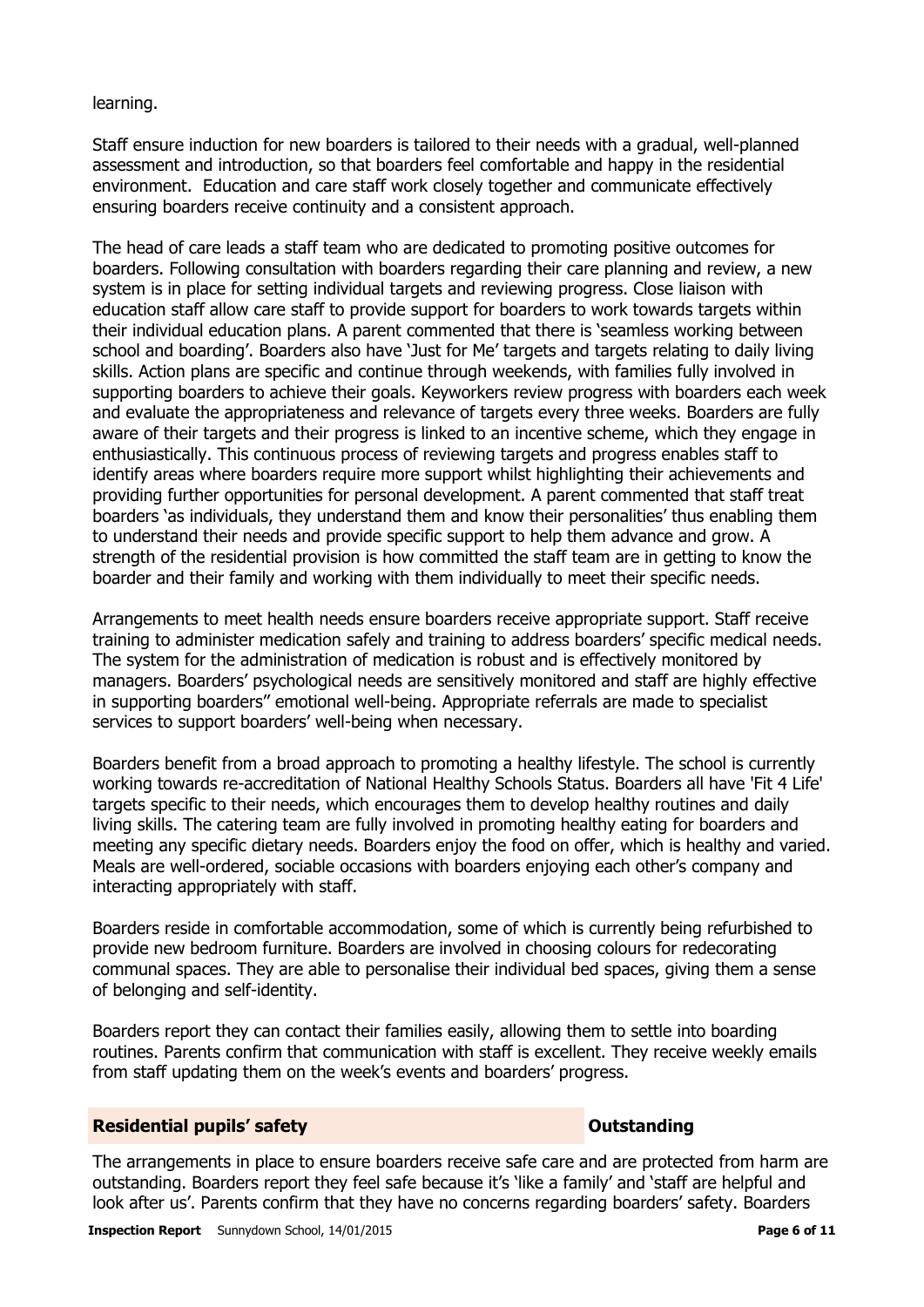are very caring, tolerant and respectful towards each other and confidently approach staff who respond to them sensitively. Boarders do not see bullying as a problem and one boarder stated that if there is any bullying 'it is dealt with straight away'. Another commented 'if I have any problems I can go to any member of staff who will help'.

The safety of boarders is paramount. Recruitment processes ensure only adults who have been checked as being suitable to work with children are employed. Clear policies and procedures reflect the vulnerabilities of boarders and these, together with up-to-date training, fully support staff to implement effective safeguarding practices. Staff receive appropriate safeguarding training and know the procedure for reporting any concerns. The head of care is the designated child protection officer assisted by two deputies, including the head teacher. Weekly meetings of this team allow full consideration of all matters affecting boarders' well-being and close monitoring of all concerns reported by staff. Effective consultation and liaison with local safeguarding agencies when necessary protects boarders by ensuring appropriate action is taken. Staff are confident in their safeguarding role and alert in recognising causes for concern and taking proper action to protect boarders from harm.

There have been no incidents of boarders leaving the residential provision without permission. Close levels of supervision ensure staff know the whereabouts of boarders at all times. However, policies and procedures are in place to protect them if a boarder leaves the site without permission. Since the last inspection, liaison with local police has taken place ensuring these policies and procedures are in line with local police protocols.

Trusting relationships between staff and boarders are the foundation of promoting positive behaviour, allowing boarders to accept the support staff offer. Expectations of appropriate behaviour are clear and consistent providing boarders with a supportive and safe environment. Consequently, the standard of behaviour is excellent. Boarders have positive relationships with each other and enjoy being with their friends. Older boarders are role models, earning respect and admiration from younger boarders and staff for demonstrating tolerance, responsibility and appropriate social skills. Staff are highly skilled in diffusing potentially difficult situations and receive training in behaviour management. Consequently, no incidents involving physical intervention have been recorded for eight years and staff do not use sanctions to manage behaviour. The culture within the residential provision promotes recognising and rewarding achievement with boarders engaging enthusiastically in accumulating stars for positive achievement.

Safety of the residential environment is monitored effectively A range of health and safety checks and fire checks are carried out regularly, including fire drills for boarders. Such comprehensive systems protect boarders and staff. Risk assessments are thorough and highlight a positive approach to risk, protecting boarders without limiting their participation in enriching activities sand leisure pursuits.

#### **Leadership and management of the residential provision Outstanding**

The leadership and management of the residential provision are outstanding. The new head teacher, head of care and senior leaders all share a common understanding of the ethos of the school where the boarding community is seen as a central and important aspect. The head of care is forward thinking, innovative and continuously evaluating the residential provision to improve opportunities for staff to promote boarders' positive outcomes, which is fundamental to the ethos of the service. The changes to the care planning process demonstrate how staff are keen to respond to boarders' feedback and implement change to provide more effective target setting and review of progress. Currently, the head of care is implementing a new system of 'activity recipe cards' which link specific developmental targets to activities, thus offering boarders new activities that will provide opportunities for personal development.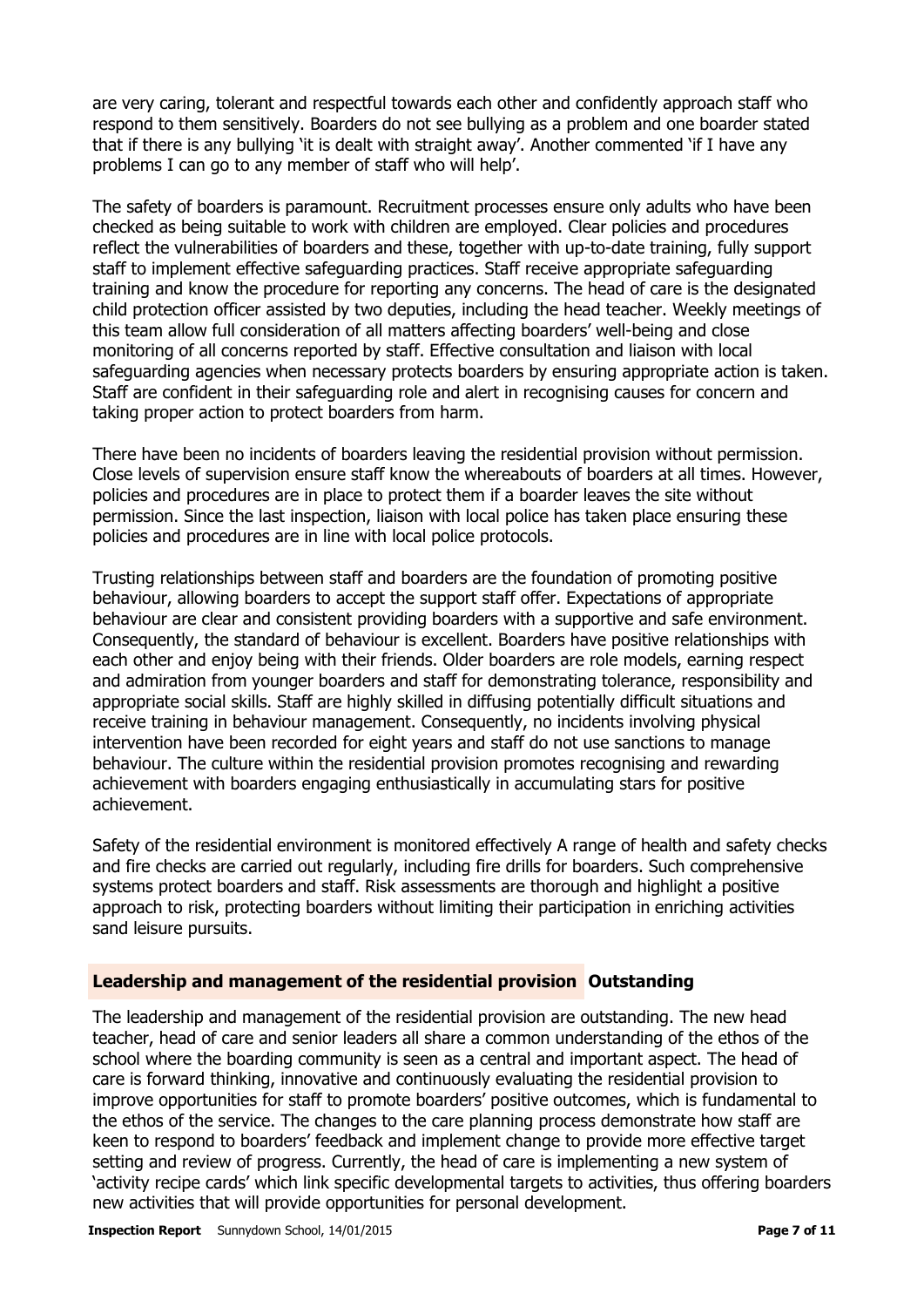In addition to new initiatives, the head of care regularly monitors the residential provision, ensuring the service continues to provide high standards of care. Monitoring reports by an external visitor every half term provide a valuable contribution to oversight of the service to maintain high standards. Evaluation of the boarding provision has also been undertaken by two external consultants. There are consistently high expectations to provide an exceptional residential experience to benefit boarders and enhance their future lives. The residential provision is a priority area within the school's development plan ensuring the service is constantly moving forward to meet the needs of boarders effectively. Managers have addressed areas for improvement identified at the previous inspection, again demonstrating a commitment to high standards.

No formal complaints have been made in relation to the residential provision since the last inspection. Parents report excellent communication and support from boarding staff. One parent commented that 'staff are amazing; they challenge the young people and parents'. These constructive working relationships between staff and families promote greater understanding of boarders' needs and an ethos of working together to benefit boarders.

Boarders receive care from a stable, resourceful, extremely competent staff team who 'go the extra mile' to support boarders. This small staff team is working at maximum capacity to provide such high quality care and meet the often-complex needs of boarders. The team is bolstered by school staff who support boarders during evening activities and managers are aware of the need to keep staffing levels under review to maintain high standards. Staff work cohesively within boarding and across the school to achieve consistency and continuity of care. Staff are fully supported in their role. This includes high quality training and e-learning opportunities. The systems for individual staff support and appraisal have been improved, focusing on encouraging staff to take more responsibility and ownership of the processes and using these processes as valuable tools for development and implementing best practice. The system for supervision could be enhanced by including safeguarding as an area for discussion in every session.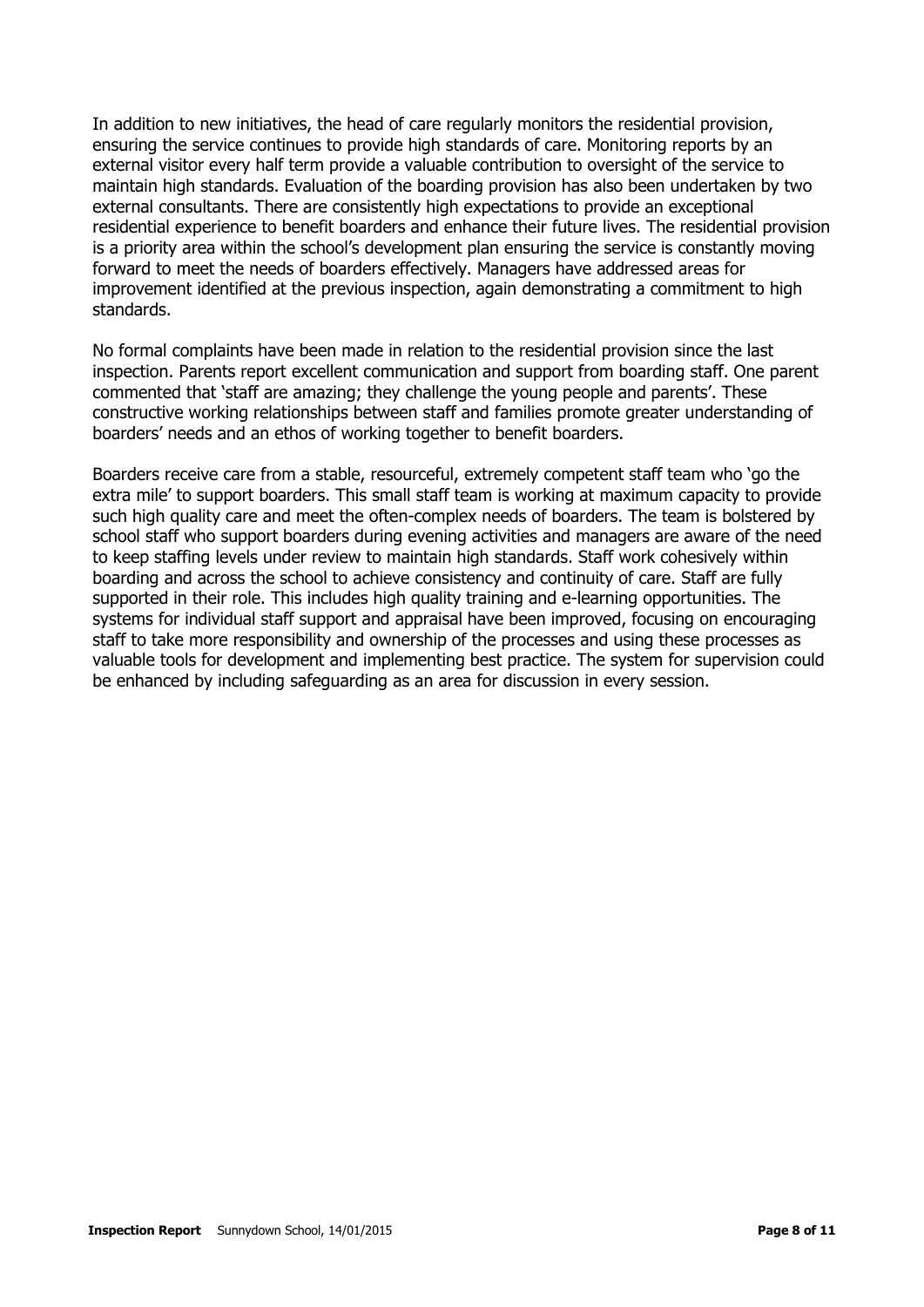# **What inspection judgements mean**

| <b>Grade</b> | <b>Judgement</b> | <b>Description</b>                                                                                        |
|--------------|------------------|-----------------------------------------------------------------------------------------------------------|
| Grade 1      | Outstanding      | A school which provides an exceptional quality of care and<br>significantly exceeds minimum requirements. |
| Grade 2      | Good             | A school which provides a high quality of care that exceeds<br>minimum requirements.                      |
| Grade 3      | Adequate         | A school which meets minimum requirements but needs to<br>improve the quality of care it provides.        |
| Grade 4      | Inadequate       | A school where minimum requirements are not met and the<br>quality of care has serious weaknesses.        |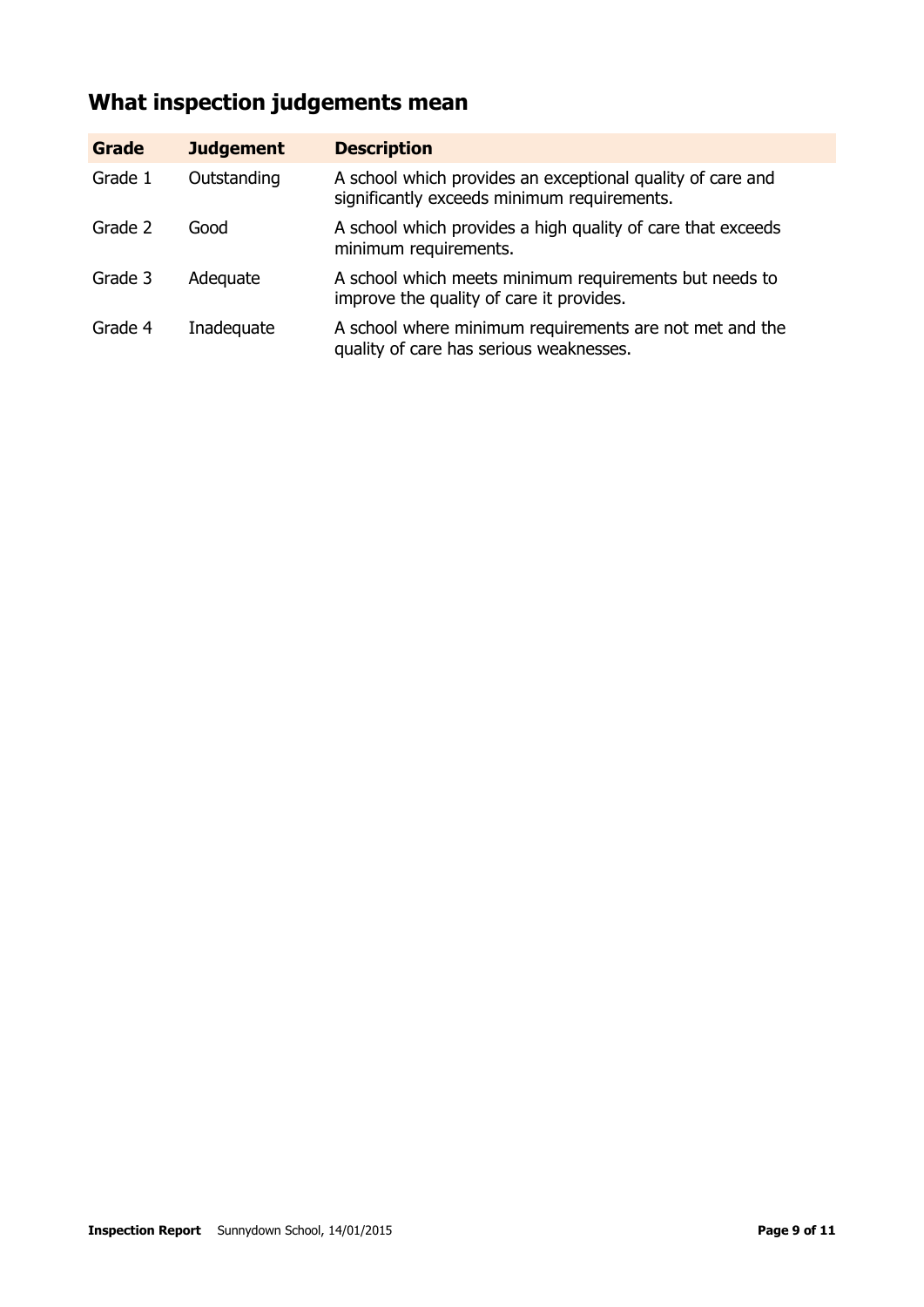# **School details**

| Unique reference number             | 125458   |
|-------------------------------------|----------|
| Social care unique reference number | SC013896 |
| <b>DfE registration number</b>      | 936/7014 |

This inspection was carried out under the Children Act 1989, as amended by the Care Standards Act 2000, having regard to the national minimum standards for residential special schools.

| <b>Type of school</b>                |              |
|--------------------------------------|--------------|
| Number of boarders on roll           | 40           |
| <b>Gender of boarders</b>            | <b>Boys</b>  |
| <b>Age range of boarders</b>         | 11 to 16     |
| <b>Headteacher</b>                   | Mr P Jensen  |
| Date of previous boarding inspection | 01/10/2013   |
| <b>Telephone number</b>              | 01883 342281 |